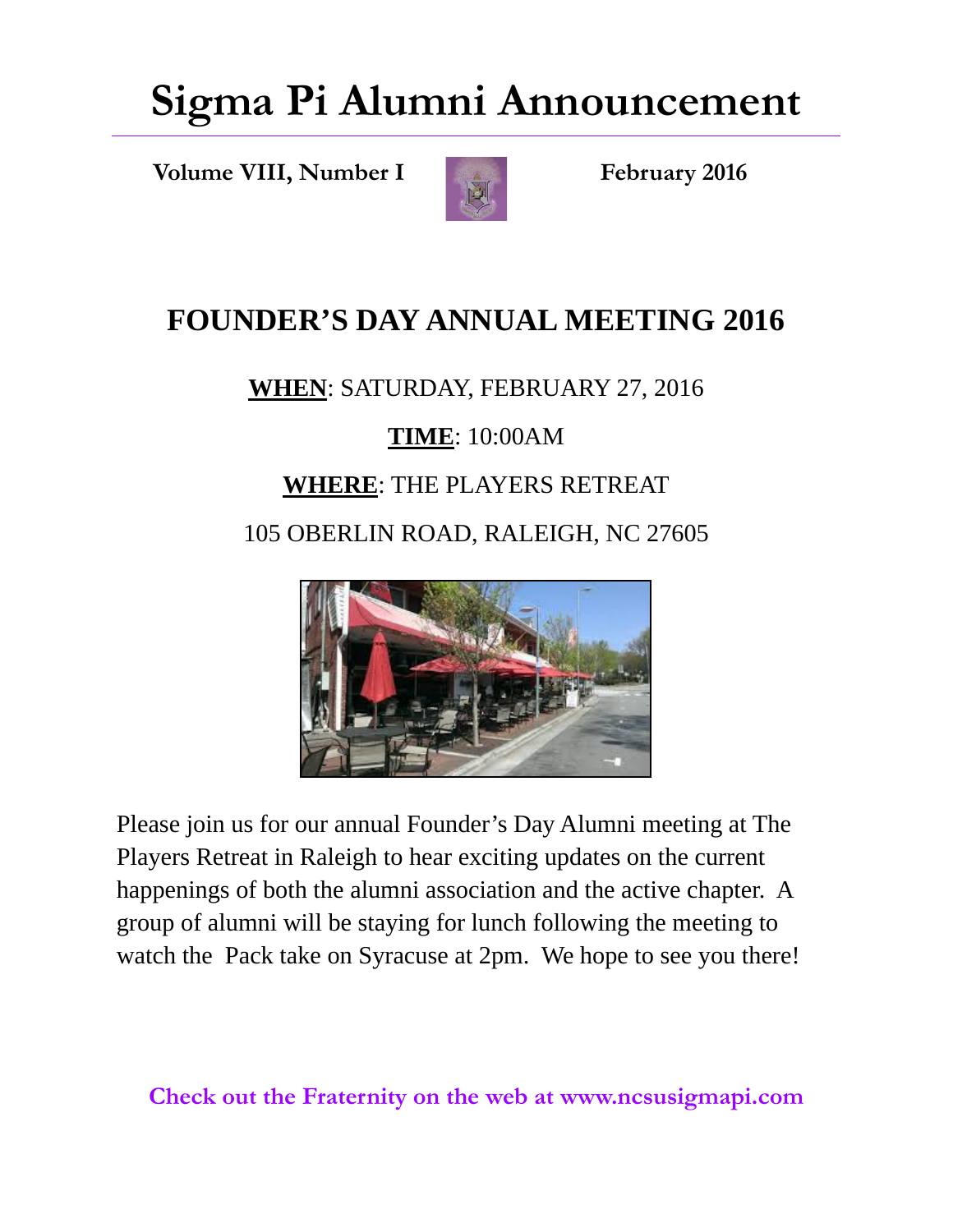# **Alumni Membership Drive**

Dear Rho Chapter Alumnus,

A new year brings our annual appeal for the payment of membership dues. As Board Members we are often asked questions pertaining to the Mission of the Alumni Association and how your dues are spent. Simply put, our primary Mission is to promote and further the welfare and the interest of active or graduated brothers of Rho Chapter or any other recognized chapter of Sigma Pi International. In fulfilling this mission last year, your yearly dues went to providing support to the active brotherhood for items like a temporary loan that allowed the active brothers to secure the lease on the "new" house as well as supporting the actives with improvements to the house, rush functions, alumni functions such as celebrating Founder's Day and Homecoming, and for the first time ever, providing scholarship funds to three deserving active brothers. Our goal this year is to have over 100 alumni on our membership roles.

Sigma Pi is now the third largest fraternity at NC State and has an active brotherhood of over 65 members. More important, we are considered to be one of the best, if not the best fraternity at NC State. As you can see, with an active growing brotherhood, we need to keep the Sigma Pi Alumni Association growing. Consequently, we invite you be a part of the Rho Chapter family and urge you to **now** take the time to complete the enclosed 2016 Alumni Association Membership Form and send your check made payable to the NCSU Sigma Pi Alumni Association c/o Steele Hall, Alumni Association Treasurer at 1046 Brighthurst Drive, Raleigh, NC 27605 or send Online via PayPal at www.ncsusigmapi.com.

Your consideration to this request is greatly appreciated and we hope to see you on February 27th at our Founder's Day event.

In the Bond,

Brian Norris 2009 Chapter Director - Membership Terry Allen 1969 Chapter Director – Membership

## **Scholarship**

As alumni, thinking back on our time as students likely takes us to memories of Homecomings, football games and tailgating, and what we can remember of various functions at the house. It is easy to forget the key reason for our undergraduate brothers to be at NC State: Scholarship.

Last semester, the actives approached the Board of Directors asking for help in establishing a scholarship program for new members. The board approved issuing three scholarships of \$100 each to three new members who excel academically while meeting their obligations to the Fraternity. Additionally, the board is presenting the active brotherhood with a plaque to be displayed in the house recording the names of the scholarship winners.

This semester's winners are Zach Fearnside, Thompson Vickers, and Trent Philpot. The scholarships will be presented at our Founder's Day meeting on February 27th at 10:00am. Overall the pledge class average GPA for the semester was 2.95. The scholarship chair strongly believes this program played a role in the pledge class' strong GPA.

The scholarships will be named Sigma, Pi, and Rho. The hope of the board is that alumni will fund one of the scholarships each semester. Donors will also be listed on the plaque.

Please join me in congratulating the scholarship winners. If you would like to participate in the new member scholarship program this semester, please contact me at will.lackey@gmail.com or 479-295-6620.

In the Bond,

Will Lackey Vice President, Rho Chapter of Sigma Pi Alumni Association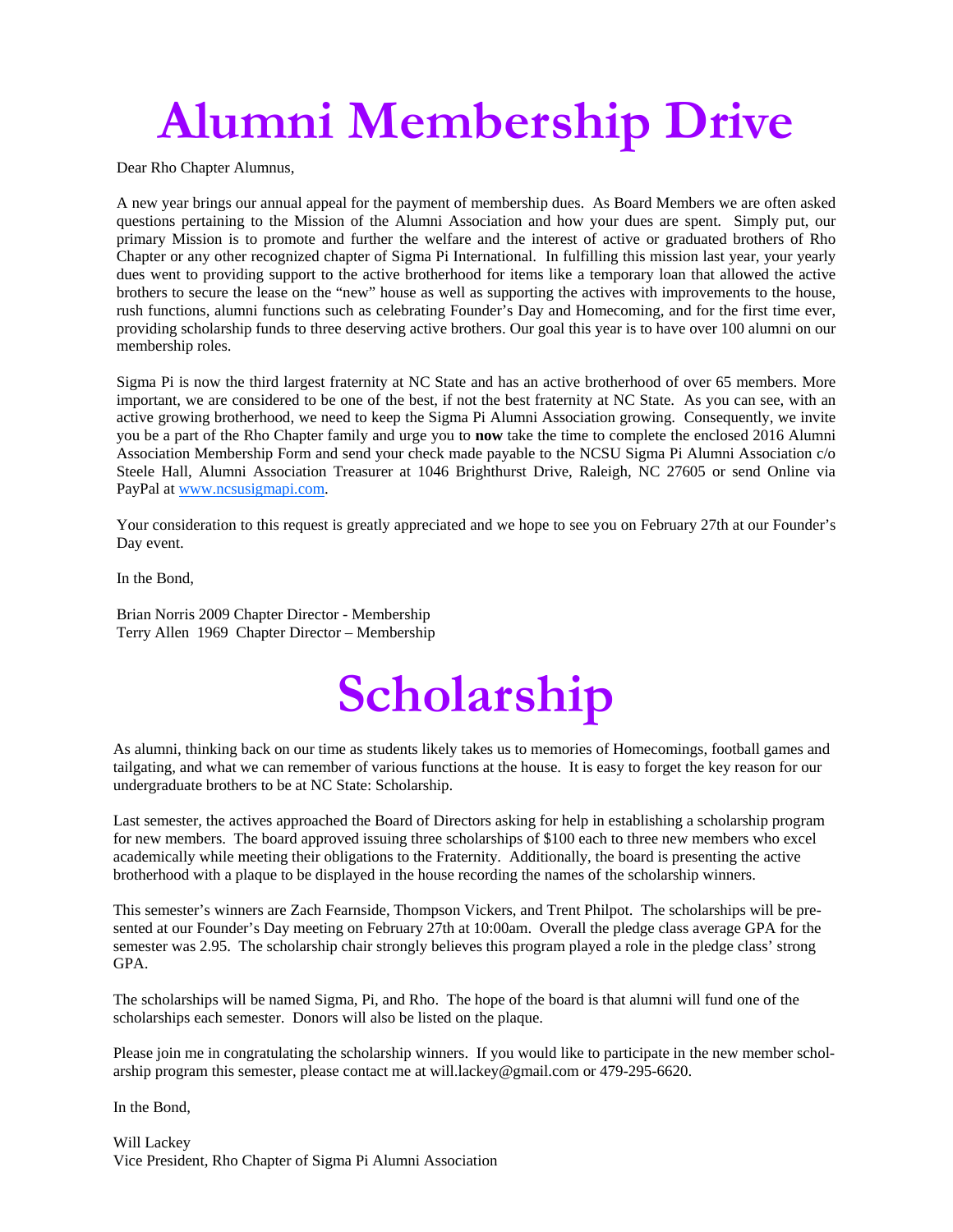# **Active Chapter Update**

Rho Chapter is off to another great start this semester with the initiation of 20 brothers from Fall of 2015. We currently have 6 pledges this Spring, which is average amongst fraternities due to formal rush in the Fall. We are pleased to announce our fifth annual Suicide Prevention 5K is off to an auspicious start. "Break The Silence" 5K will be held sometime in late March. Since the conception of the event, Rho Chapter has managed to donate over \$35,000 dollars to the North Carolina State University Counseling Center. Last weekend, four of our Executive Council members returned from the Mid-Year Leadership Conference in St. Louis with many exciting new ideas. Rho Chapter looks forward to another very successful semester.

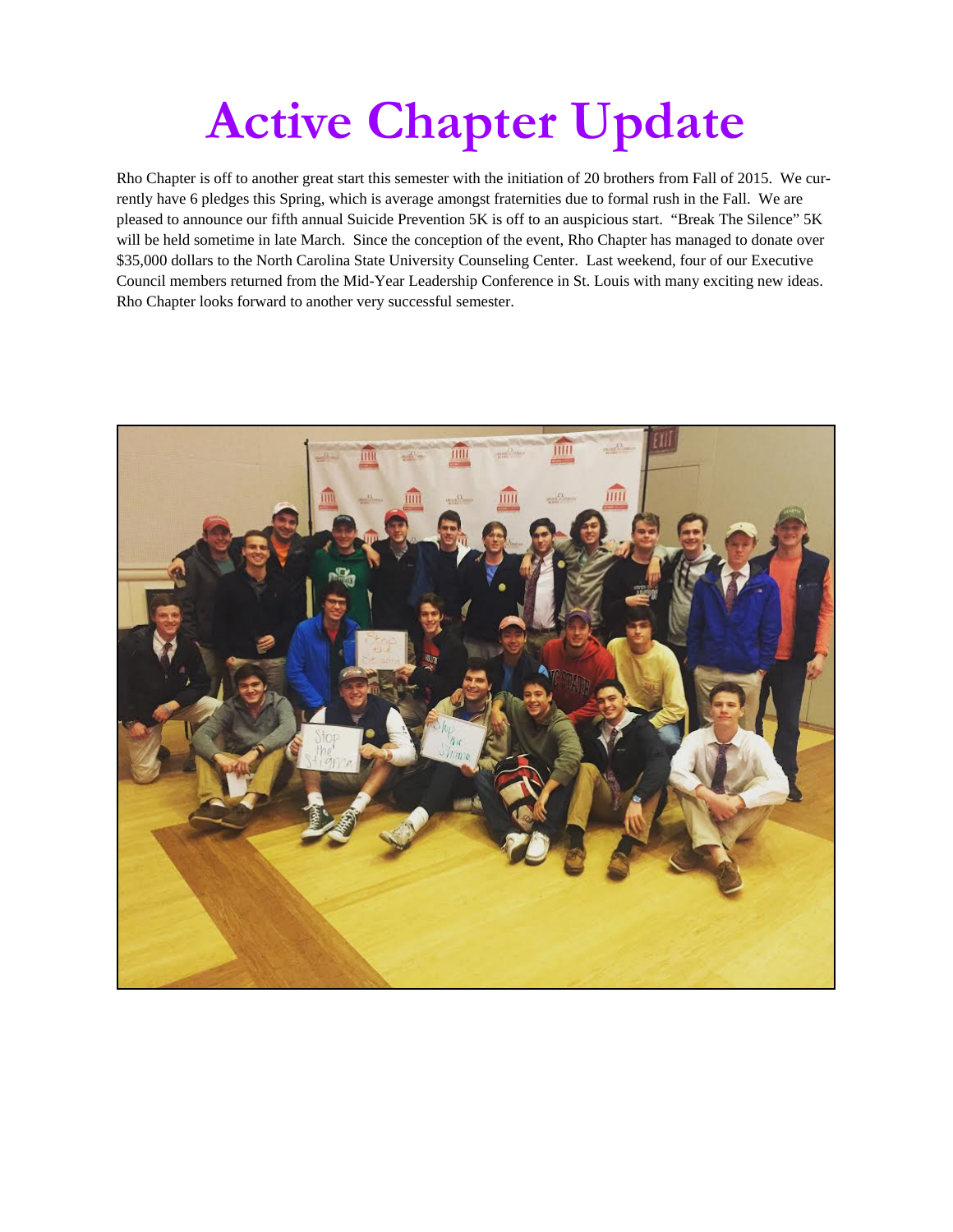### **Treasurer's Report**

Be sure to put Saturday, February 28th on your calendar for our annual Sigma Pi Alumni Association meeting at the Players Retreat (PR) just off Hillsborough Street starting at 10:00 am. We will have a good meeting in a relaxed atmosphere, and many of us will stay for Lunch and watch the Pack play Syracuse at 2:00.

We are continuing our push to grow the Alumni Association, and one of the best ways to help that happen is for each of us need to contact brothers from our era and get them involved. Our goal is still to grow to over 100 dues paying members, and we continue to make good progress as we had 71 active members in 2015 (See list below). Your reaching out to other brothers would ensure our reaching that goal. Also, go on the Rho Chapter website (www.ncsusigmapi.com) to see what's going on with the actives, and then connect to our Facebook link to catch up with brothers from the last 50 years.

You attendance and input is welcome as we have some important business to discuss at this meeting. ITB Steele Hall

## **2015 Members**

Jeff Cline Gerald Hurst Mike Moles James Singer

Richard Adams David Cromarte Dan Ingram Bill Monroe Tom Skeen Terry Allen Jack Daniels Shane Ireland Sam Monroe Randall Smith Rick Anderson Peter Daut Jan Jensen Brandon Morgan Grady Sykes Jim Baggs Bob Davis Mike Kaney Doug Nesbitt Mike Talbot Brent Brewbaker Jay Dawkins Rick Kiernan Greg Nesbitt Jake Tippette Neil Britt Joseph Devane Vladic Khodush Carson Norman Ray Uptegrove Don Bulluck Taylor Dillon Dave Kohut Brian Norris Jesse Walsh Bill "Twig" Bunn David Drake Peter Kolf Scott Owenby George Burnette Robert Ford Will Lackey Wesley Owens Jim Caddell Thom Geshay Caleb Lloyd Larry Redman Gene Carawan Berkley Godehn Lloyd Mattingly Greg Roberts Jason Cashwell Carey Gupton David McAuley Tommy Rodwell Joe Charles Steele Hall Pat McKee John Ryan Stuart Chambers John Hollingsworth Wayne Miller Jim Saunders John Clark Chris "Brew" Hultgren Paul "Speedy" Mitchell Rick Schmidt